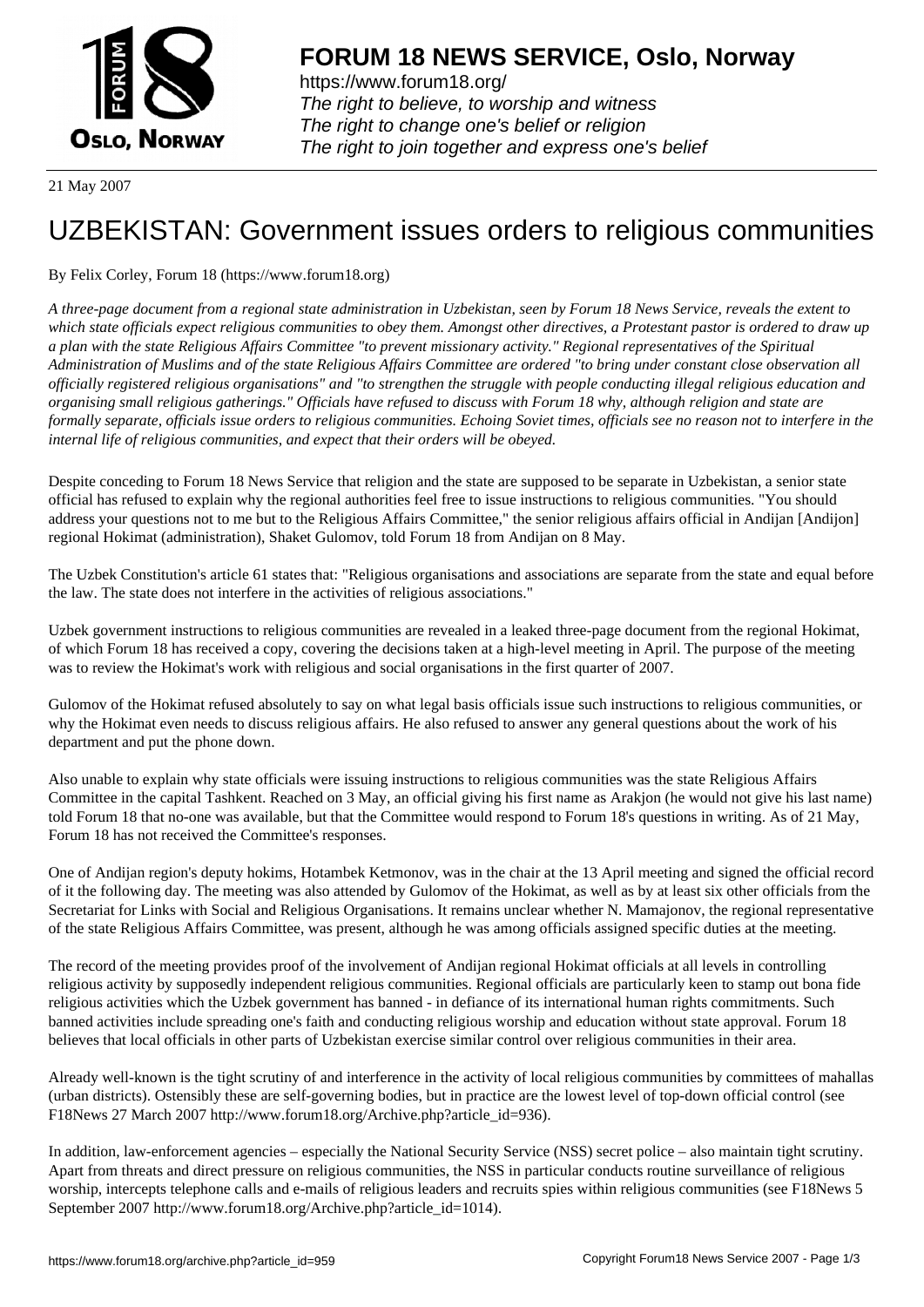The 13 April Andijan Hokimat meeting began with a report by Gulomov on what religious and social organisations in the region have been doing in the first three months of this year. It remains unclear from where he assembled his information on the activity of religious organisations. It is possible the information came from other Hokimat officials, the police, the prosecutor's office and the NSS secret police.

Although many of the nine instructions to non-Hokimat staff issued at the meeting related to state care of disabled people and those still suffering from the aftermath of being involved in cleaning up contamination after the 1986 explosion at the nuclear power station in Chernobyl in Ukraine, two cover religion.

Point 3 declares in full: "Instruct the pastor of the church of Full Gospel Christians, R. Jalilov, to draw up a plan together with the commissioner of the Religious Affairs Committee for the [Andijan] region, N. Mamajanov, with concrete measures to prevent missionary activity in the region."

Point 7 states in full: "Instruct the representative of the Spiritual Administration of Muslims of the region, N. Holiknazarov, jointly with the commissioner of the Religious Affairs Committee for the [Andijan] region, N. Mamajonov, to bring under constant close observation all officially registered religious organisations in the region:

- to explain the Law on Freedom of Conscience and Religious Organisations during measures conducted in religious organisations;

- to hold explanatory talks in mahallas and places of residence and in educational institutions to unmask religious extremism and terrorism, as well as people who have arrived there and who pervert true Islam, and in this connection to strengthen explanatory work as well as to increase the number of such meetings;

- to require imam-hatybs and representatives of mahallas and society jointly to get involved in improving the surroundings, giving special attention to improving places of burial and cemeteries;

- and to strengthen the struggle with people conducting illegal religious education and organising small religious gatherings [hujras]."

Uzbekistan's Religion Law bans the spreading of one's faith and the country's Criminal Code prescribes harsh punishments for those who violate this ban. The officials' instruction to Andijan's registered Jesus Christ Full Gospel church comes as pressure mounts on local Protestants. Dmitry Shestakov, who is pastor of an affiliated Pentecostal congregation, was sentenced on 9 March to four years' imprisonment in an open work camp for leading his church. At his trial, mahalla officials accused Shestakov of running an illegal religious community and conducting missionary activity, revealing how closely they had monitored the activity of his congregation (see F18News 27 March 2007 http://www.forum18.org/Archive.php?article\_id=936).

The Hokimat's instruction to the Muslim community illustrates the way the state controls the entire structure of the Muslim Spiritual Administration, using it in particular as a cover in crushing independent Muslim activity outside its framework. In requiring imams to speak out against "extremism", "terrorism" and "perversions of true Islam", officials call for imams to speak not only against Islamist-inspired terrorist movements – such as the Islamic Movement of Uzbekistan – but against peaceful Muslims who practice their faith outside government control. The government – apparently deliberately – makes no distinction between Islamist radicals and peaceful Muslims, branding them all as "extremists" and "terrorists".

The government's insistence that all Muslim activity take place only within the structures of the Spiritual Administration also benefits the Administration, as it prevents the development of rival networks of mosques.

Forum 18 notes that when Uzbek officials speak of "explaining" the law on religion, they generally mean setting out what the law bans in the area of religious practice, in particular the ban on unregistered religious activity and spreading one's faith.

In many ways the tone of this record of decisions taken at the meeting echoes that of countless documents drawn up in the Soviet period and preserved in the archives across the former Soviet republics. As in Soviet times, officials in the Andijan Hokimat see no reason not to interfere in the internal life of religious communities and do not hesitate to issue orders to them. Officials also appear to share the expectation of their Soviet predecessors that such orders will be carried out.

Uzbekistan's state-run mass media continues to attack religious minorities, particularly targeting Protestants (see F18News 3 May 2007 http://www.forum18.org/Archive.php?article\_id=950). Jewish and Russian Orthodox representatives have appeared with state officials on state-run national national TV, to incite intolerance of freedom of thought, conscience and belief, as well as intolerance of religious minorities (see F18News 19 December 2007 http://www.forum18.org/Archive.php?article\_id=890).

In the most recent known sentence for peaceful religious activity, Pentecostal Christian Salavat Serikbayev was given a two-year suspended jail sentence for "violating the procedure for teaching religion". He could be jailed if he commits any further "crime," such as any religious activity the authorities do not like. (see F18News 10 May 2007